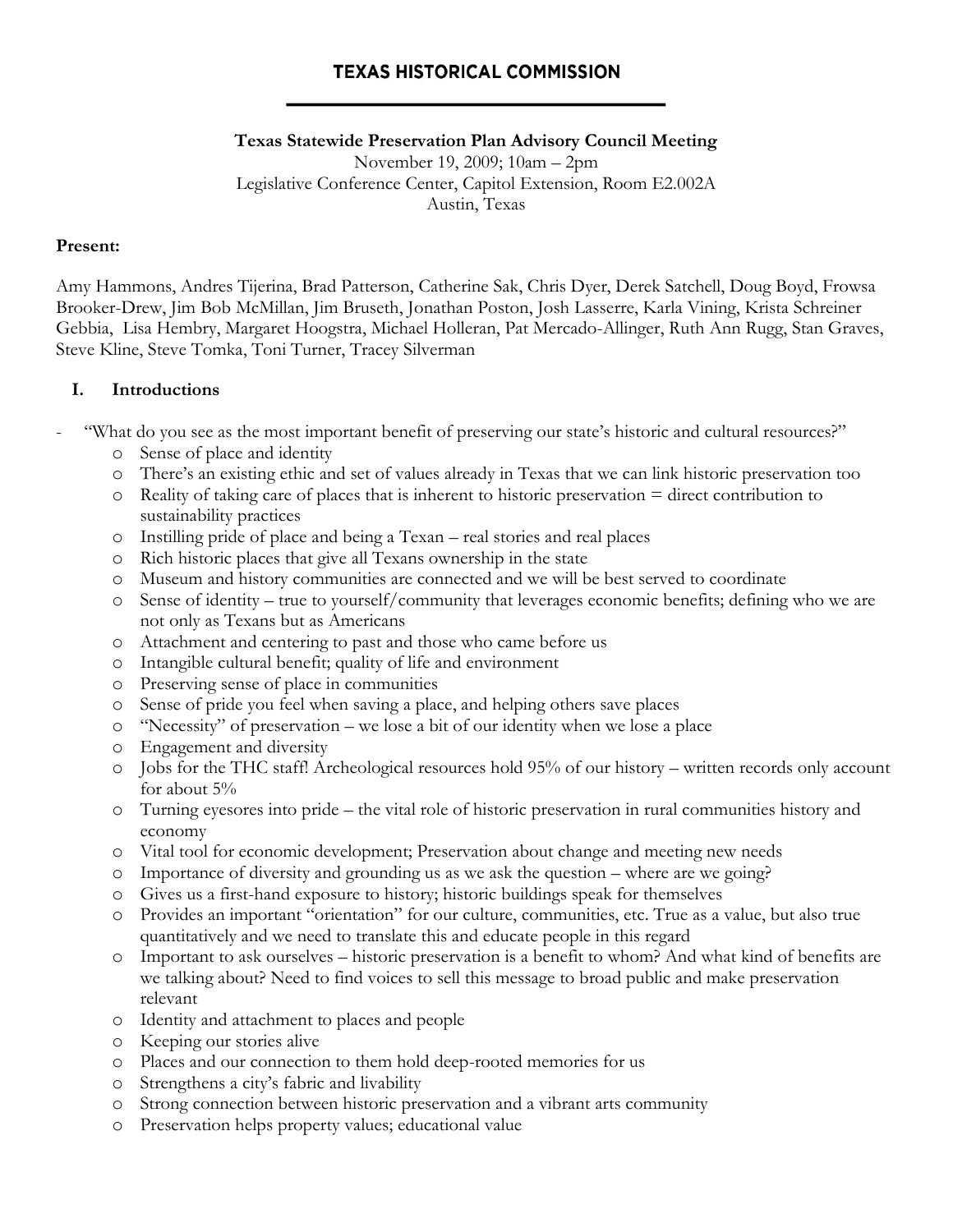## **TEXAS HISTORICAL COMMISSION**

#### **II. Why and how are we planning?**

- SWP Purpose/Goals
	- o NPS Requirements
		- Statewide focus a plan for and about the resources
		- Address full range of historic/cultural resources
		- Address broad trends economic, social, political, legal, environmental, etc.
		- Coordinate  $w/$  other statewide plans
		- **Implementation focused**
	- o THC's Goals
		- Bring diverse partners and perspectives together
		- Develop realistic and achievable goals
		- Format of the plan to be application and resource-based
		- On-line format
		- **Implementation focused**
- Discuss process calendar Are there any opportunities to enhance this planning process?
	- o Ten-year horizon
	- o How do we encourage other organizations to buy-in and follow plan? Incentives? Grants? Advisory Council buy-in?
- Purpose and role of Advisory Council (comments in italics added by Advisory Council)
	- o Guide plan's development
	- o Perspective, knowledge and experience
	- o Get the word out connections
	- o *Keep the goals realistic – attached to a budget, staff and resources*
	- o *Focus on making this a "different kind of plan"*
	- o *Best practices for different types of stakeholders and levels of experience*
	- o *Intent of "larger" effort going on*
	- o *Focus on decision makers*
	- o *Help cultivate buy-in for the plan*
	- o *Connection with advocacy and legislature*

### **III. Focused Conversation**

- Looking at all the information and ideas we just covered about the new statewide plan, what words or phrases jump out at you?
	- o Locally-based; understandable and useable; realistic goals; goals that are linked to decision makers; diversity; economic development; benefits; partners; resources; identifying cultural resources;
- What are you excited about?
	- o Collaborate; link to past successes; learn from past mistakes; excited to hear what people have to say, change and enhance Advisory Council ideas; have a strategy at the local level; web-based interactive plan, but concerned about what this might leave out; making a plan accessible to communities that may have not used plan previously; community-based plan available to broader audience; new partners; needspecific: whatever role, individual will be able to find their niche or interest; realistic, but also allowing visionary and ambitious ideas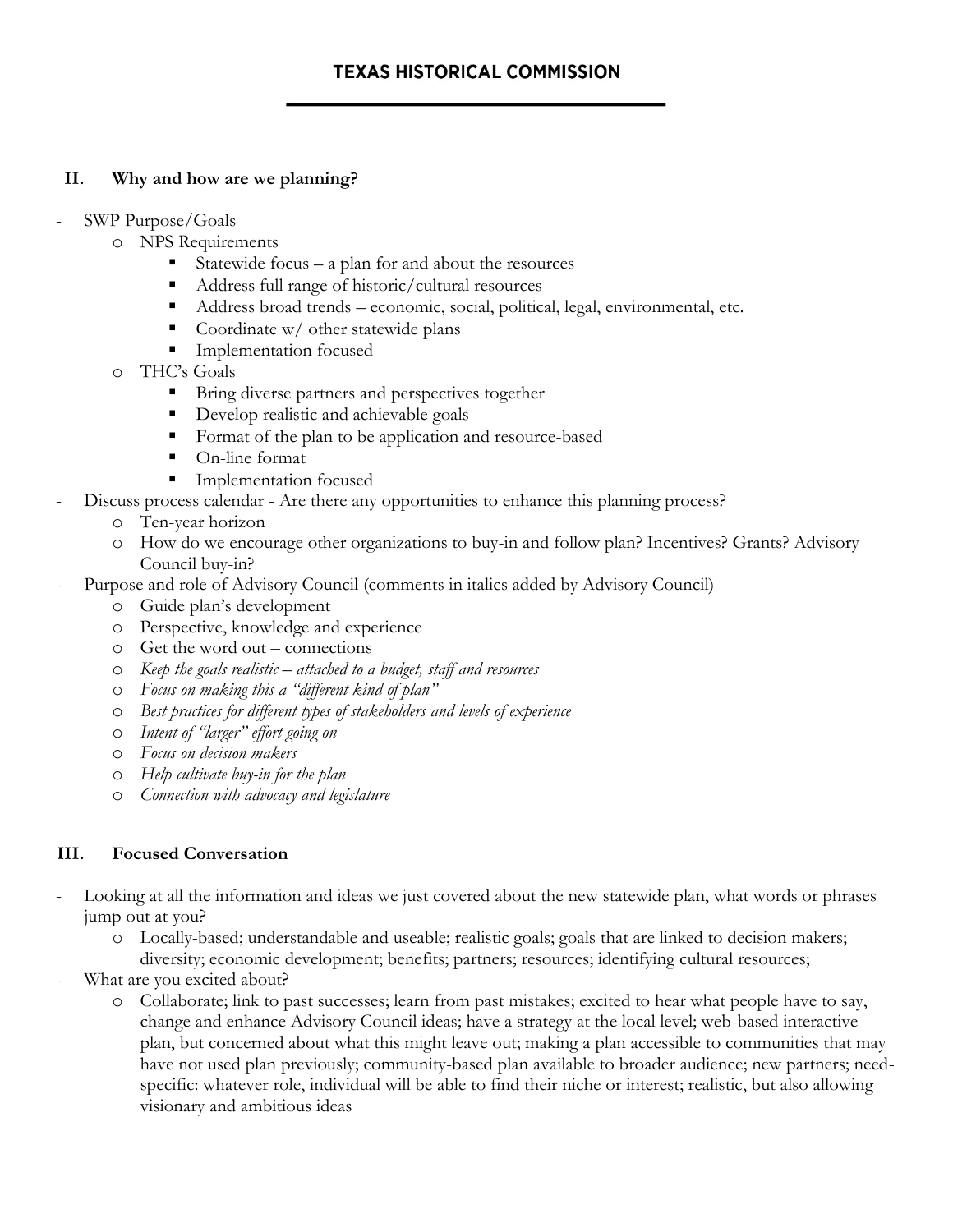- What concerns you?
	- o Actively engaging new audiences; careful about being too comfortable with our proposal; be able to measure success and have measurable success; engage new partners; discuss ways to engage new partners; CHCs distribute ideas w/in community organizations; offer ideas within plan to other orgs; economic challenges of the day, competing with existing social needs (health and human services); cutting funding to historic preservation during these economic times; economic times also is an opportunity; marry existing tools for historic preservation and promote during this economic trend; how to help people use their historic resources to build capacity; foreseeable challenges to consider – 5 legislative sessions in 10 year plan; involve youth, generate new membership and get message to them; funding available for historic preservation available? \$ to keep buildings from deteriorating; incentives outside of box at local level and promote to legislators; dealing with "why even try;" how to accurately predict costs of doing projects in plan?; THC Atlas not used to optimum – link these entries to other information resources; Atlas is out of date but tremendous tool; concerned about people – we're preaching to the choir and there is a large constituency out there who are actively interested in history that we can tap, need to pursue ethnic diversity in beginning of planning process and build credibility with diverse people of TX; importance and relevance of history on a personal level – this will be required in order to attach individual to the plan; ethnic diversity is opportunity to broaden the preservation experience for everyone
- What impressions do you have (if any) from the last statewide plan?
	- o Good focus on cultural resource identification and education emphasis; more inclusive emphasis needed; intent of last plan to not end up on the shelf – how do we avoid this?; THC internal confusion on how to use to the plan; success story of Fellow's Program coming from plan; too general and not enough direction for stakeholders; importance of having examples as part of plan – for different types of stakeholder, rural, urban, etc.; not user-friendly and hard to find the entry point; how to relate back to NPS and what they offer us?; problem of a "static" plan and no inherent flexibility; lack of specific, measurable goals; no focus on implementation, especially at local level; internal plans stemming from SWP; ambiguity of whose plan it is and how to execute that message;
- Thinking about other plans you've either participated in creating, or used, what made the great ones great? What made the unsuccessful ones...unsuccessful?
	- Emphasis on inclusive, welcoming input from communities; City of Austin best practice "Create" Austin;" keep moving parts moving – new audiences joining and contributing and continually adding to it; use new technologies, social media to engage and keep everyone up-to-date; value of plan as identity piece for THC and preservation orgs; written by the people for the people about the people; seek input from existing plans and their success
- How can we reach out and engage new audiences in historic preservation?
	- o School and school boards; new immigrant populations (Asian); how do we story tell and tailor programs to be relevant/attractive to diverse audiences
	- o People AND organizations Preservation Link in Dallas, for example
	- o But what do want to engage them with?
	- o Necessity of preservation as draw for conversation developing the benefit to them and buy in
	- o Broaden the "tool kit"
	- o People are out there working e.g. groups working to name post offices and streets we need to connect with them and start developing a relationship
	- o People can be a facet of this plan in terms of who and how to engage
	- o Allow user to ID themselves within the context of the plan
	- o Recruit spokespeople within communities to spread message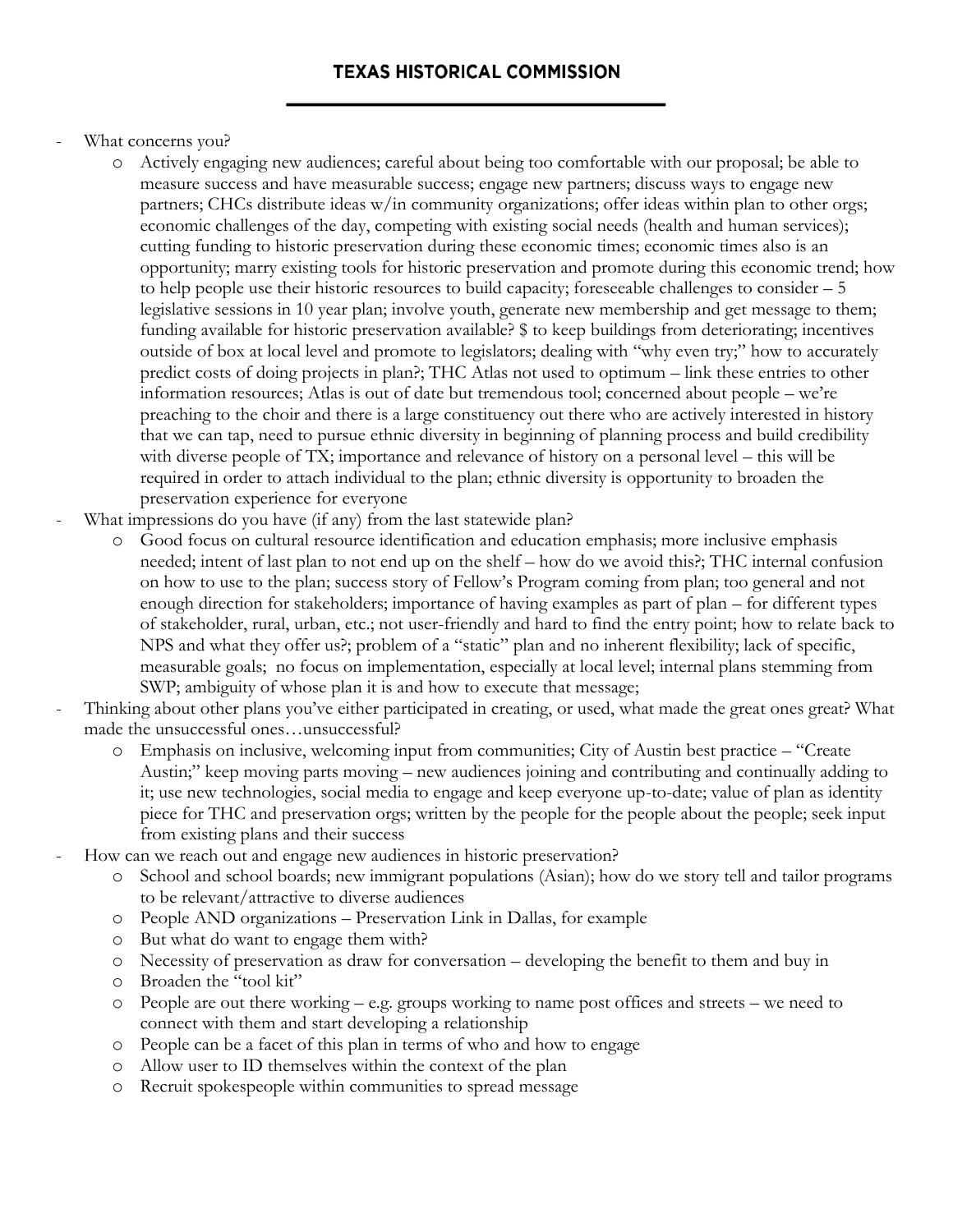# **IV. "What is going on now or on the horizon that we want to address with this plan?"**

| Authenticity                                              | Relevance                                            | Image                                       | Identities/<br>Demographics               | Sustainability                                                                           | Information<br>Access                                                  | Legal<br>Framework                                                                   |
|-----------------------------------------------------------|------------------------------------------------------|---------------------------------------------|-------------------------------------------|------------------------------------------------------------------------------------------|------------------------------------------------------------------------|--------------------------------------------------------------------------------------|
| More urban<br>living                                      | More relevant<br>interpretation<br>of historic sites | THC not<br>on public<br>radar               | Development: 10<br>million more<br>Texans | Integrate<br>preservation and<br>sustainability                                          | Quality of and<br>access to<br>information                             | Legal issues:<br>Bldg codes;<br>property rights;<br>etc                              |
| Sprawl no<br>longer<br>desirable                          | Address<br>historic<br>homeowner<br><i>ssues</i>     | Enhance<br>credibility<br>of THC            | Aging population                          | Strengthen<br>connection<br>between<br>green/sustainable<br>building and<br>preservation | Interactive web<br>media and user<br>participation                     | Political<br>influence and<br>schisms                                                |
| Sprawl<br>impacting<br>preservation                       | Build new<br>preservation<br>audiences               | <b>Build</b><br>THC's<br>preservation<br>PR | Boomers coming<br>home                    | Articulate:<br>preservation is<br>sustainability                                         | Impact of<br>modern<br>technology-<br>physical, social<br>and cultural | Decision<br>makers prefer<br>economic<br>development                                 |
| Globalization<br>results in<br>homogenous<br>architecture | Research:<br>knowledge-<br>based best<br>practices   |                                             | Engaging new<br>audiences                 | Community<br>education about<br>historic<br>preservation                                 | Atlas: more<br>and better<br>content;<br>improved user<br>interface    | Navigating<br>political realities                                                    |
| Desire for<br>authentic<br>neighborhoods                  | Use genealogy<br>to link people<br>to places         |                                             | Value shifts<br>among<br>generations      | Make<br>preservation<br>dynamic                                                          | Mandate public<br>outreach in<br><b>CRM</b>                            | Implementation<br>and<br>enforcement of<br>preservation<br>ordinances (esp.<br>demo) |
| Awareness of<br>modernist<br>resources                    | Educate<br>teachers in<br>historic<br>preservation   |                                             | Non-traditional<br>families               | Recession/bad<br>economy                                                                 | Reach public<br>through<br>technology                                  |                                                                                      |
| Failing historic<br>infrastructure                        | Focus on<br>significant dates<br>and celebrate       |                                             | Changing<br>demographics                  | Start with small<br>projects                                                             | Build<br>preservation<br>community                                     |                                                                                      |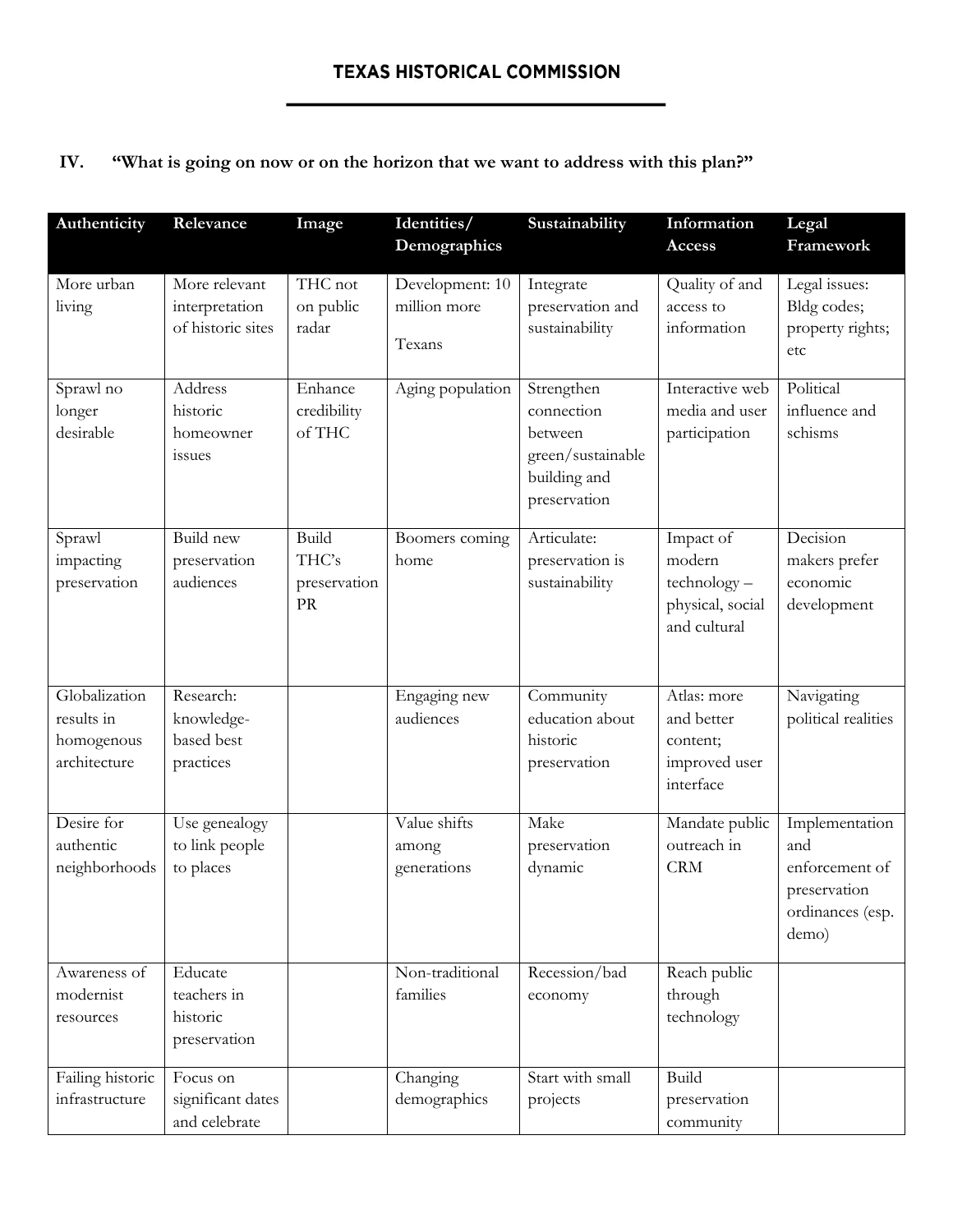# **TEXAS HISTORICAL COMMISSION**

| your history     |                  |                           | with           |
|------------------|------------------|---------------------------|----------------|
|                  |                  |                           | technology     |
|                  |                  |                           |                |
| Reach out to     | Multiple         | <b>Budget limitations</b> | Build online   |
| younger and      | identities;      | $=$ slowed                | preservation   |
| multi-cultural   | multiple         | progress                  | resource guide |
| audiences        | histories;       |                           |                |
|                  | underrepresented |                           |                |
|                  | histories        |                           |                |
|                  |                  |                           |                |
| Make history     |                  |                           | Everyone gets  |
| relevant to next |                  |                           | a voice with   |
| generation       |                  |                           | technology     |
|                  |                  |                           |                |
| Tie cultural     |                  |                           |                |
| resources with   |                  |                           |                |
| lesson plans     |                  |                           |                |
| and curriculum   |                  |                           |                |
|                  |                  |                           |                |